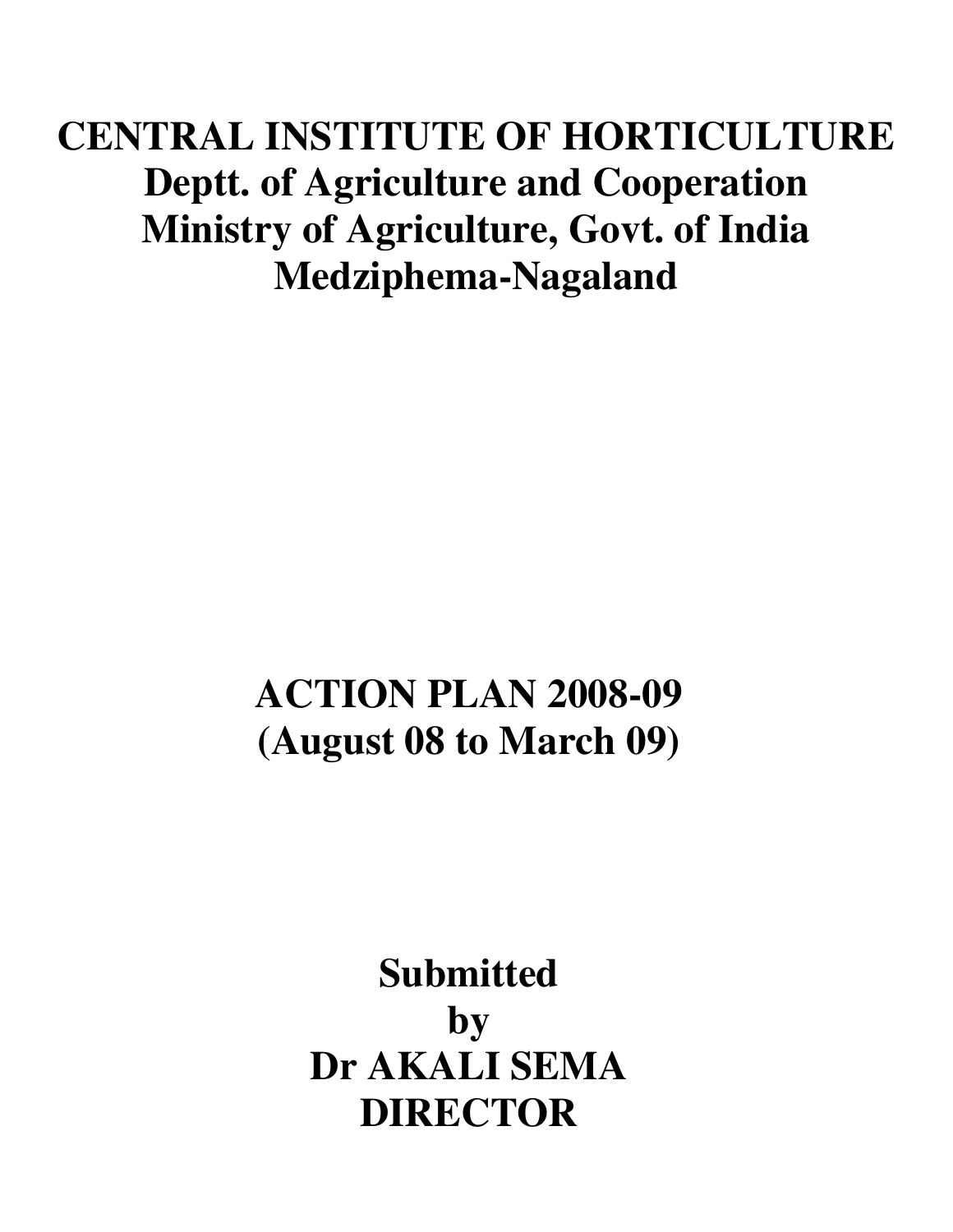#### **Background information**

Recognizing the importance for institutional support for development of horticulture in NE Region, Government of India has sanctioned a Central Sector Scheme for setting up of Central Institute of Horticulture in Nagaland during January, 2006. The financial outlay for the setting up of Institute over a period of 5 years is Rs.20 crores.

The Institute is being set up at Medziphema in an area of 43.50 ha, which is situated at 35 kms. from Dimapur and 45 kms. from Kohima city on National Highway 39. It has an elevation ranging from 250 to 300 metres having temperature between 12 to 35 degree centigrade and average rainfall of 2500 mm. The area has low hilly terrain with good soil suitable for growing most of the sub tropical horticultural crops. The objectives and the identified programmes of the Institute are as given below:

#### **Objectives of the Institute**

- capacity building by training of trainers, extension officers, farmers, entrepreneurs, processors and exporters,
- $\triangleright$  demonstration of improved technologies such as use of improved varieties / hybrids, adoption of INM / IPM practices, Hi-tech farming, precision farming, protected cultivation, post harvest technology, etc, and
- $\triangleright$  follow-on extension support in the field of horticulture.
- $\triangleright$  promotion of organic cultivation of horticultural crops.
- $\triangleright$  establishing convergence and synergy among programmes in the field of horticultural research and development.
- $\triangleright$  monitoring of Centrally sponsored programmes in the area of horticulture.

#### **Programmes of the Institute**

The focus areas for the Institute are (i) refinement /demonstration of identified technologies specific for the region, (ii) production and supply of quality seed and planting material of improved/high yielding varieties (iii) training of state department officials and field functionaries in selected aspects of horticulture development including post harvest management, processing and value addition.

#### **(A) Technology Refinement**

Refinement of technologies appropriate to the region would be undertaken by the Institute either by utilizing the own resources or in coordination with other research centres of ICAR and SAUs.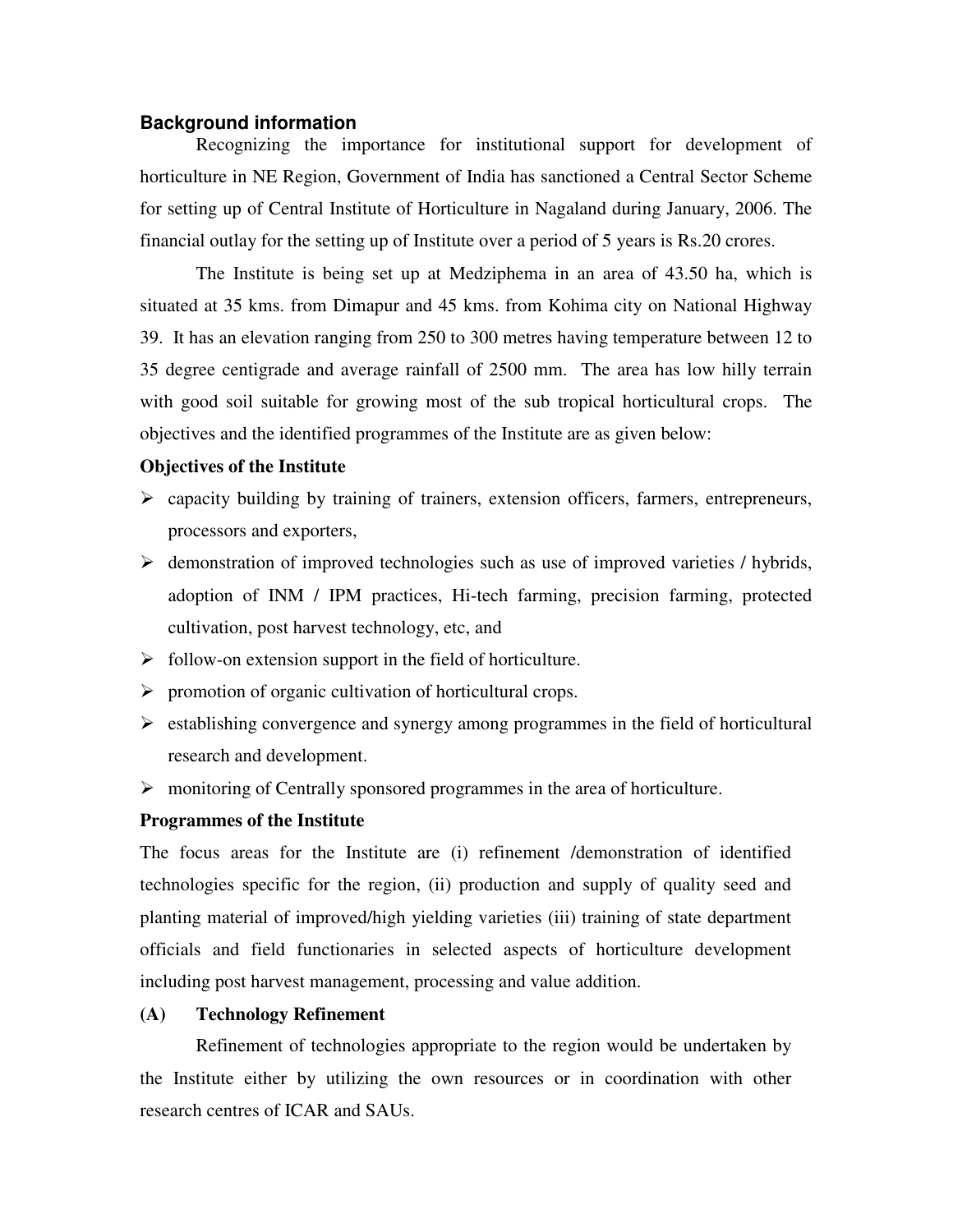## **(B) Demonstration of Production Technology of Important Horticultural crops**

Transferable technologies identified by different National and Regional R and D institutions, including Indigenous Technology Knowledge (ITK) will be documented and some of them will be demonstrated on farmers' fields. The field functionaries of line departments of different states will be trained on advanced technologies for their effective transfer who in turn, will be responsible for establishing demonstrations on farmers' fields. Although the requirements are varied & many, priority areas have been identified for large scale demonstration of technologies. The demonstration results will also indicate the components in which fine-tuning of the technology may be required for adjustment with agroclimatic situation.

#### **(C) Production and Supply of Quality Planting Material**

Low productivity of different horticultural produce in the region is largely due to nonavailability of quality planting material, including seeds. Availability of good planting material being central to horticultural development will, therefore, receive focused attention. Under the Institute, suitable varieties of fruits, vegetables, tuber crops, spices and plantation crops identified for this region will be multiplied through vegetative propagation as well as micro-propagation (tissue culture), as nucleus / basic seed and planting materials for supply to the departmental agencies, NGOs and private entrepreneurs for further multiplication and supply to the farmers.

#### **(D) Post harvest Management, Marketing and Agribusiness Promotion**

Establishment of model pack houses with small scale storage structures including a multi-chamber cold storage, grading, packing for demonstration and training purposes;

Establishment of small scale pilot testing plants for processing of value added products for demonstration and training purposes.

The Institute would act as a catalyst for promotion of fruit and vegetable processing units and will organize training/ motivational tours for potential entrepreneurs.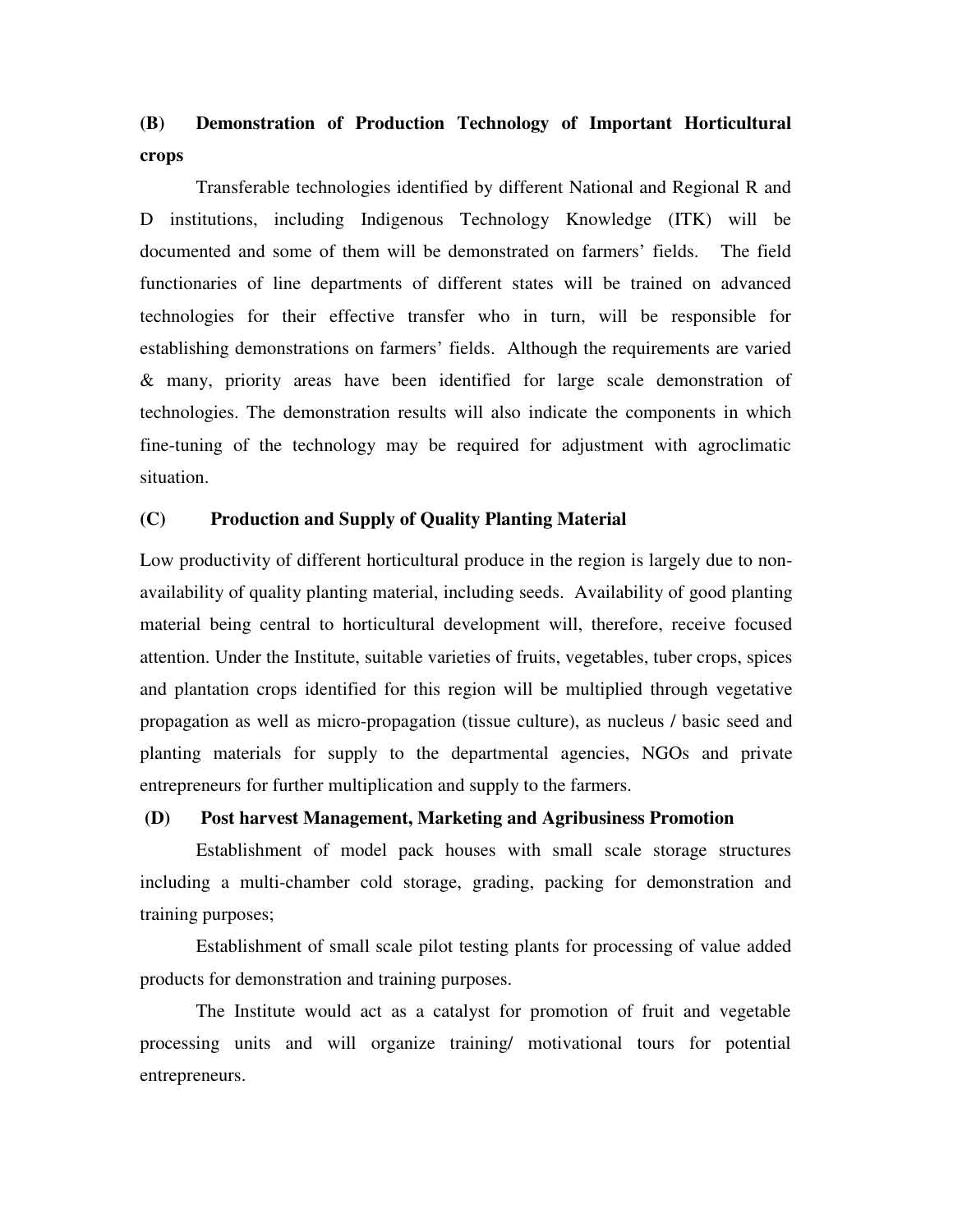#### **(E) Capacity Building by Organizing Training and Awareness programmes.**

#### **(a) Training of Trainers**

State Department officers and Field extension functionaries of all the 8 states of NER will receive training in different areas (Fruits, Vegetables, flowers, Spices & Plantation crops, Medicinal and Aromatic plants and Post Harvest Technology) in batches. These officers will act as Master Trainers for organizing training for lower level departmental officials and NGOs staff engaged in horticultural development programmes. The field level officials will carry out follow-on extension activities.

#### **b) Farmers Training**

Crop specific training will be organized at state level by the Master Trainers. Training materials, audiovisuals, flip charts in local languages will be prepared and distributed to the state functionaries involved in training of beneficiaries.

#### **F) Monitoring of the activities under TMNE and other Centrally Sponsored Schemes in the region.**

The officers of the Institute will be regularly monitoring the activities of TMNE and other Centrally Sponsored Schemes in the region and provide necessary technical support for effective implementation of these programmes.

#### **G) Coordination with other Departments, organizations and Institutes**

The Institution will have a close coordination and leakage with the Departments of Horticulture of all the NE States as well as Central Agricultural University , Manipur and Nagaland University, Kohima including Medziphema Campus, besides ICAR Complex at Barapani (Meghalaya) and their regional Centres, Assam Agricultural University, Jorhat, NRC Orchids (Sikkim) and Regional Research Laboratory, (CSIR) Jorhat and the KVKs. The institute will also have close association of the National Institutes like IIHR, Bangalore, CPRI, Shimla, CPCRI, Kasargod, CTCRI, Trivandrum; IIVR, Varanasi; IISR, Calicut, CITH, Lucknow; IARI New Delhi; NRC Citrus, Nagpur; CIMAP, Lucknow, NHRDF, Nashik, etc. the Institute will serve as the nodal agency processing industry and export related agencies like APEDA, NAFED etc. The Institute will be networked with all other Institutes and Departments involved in development of horticulture in the country and abroad.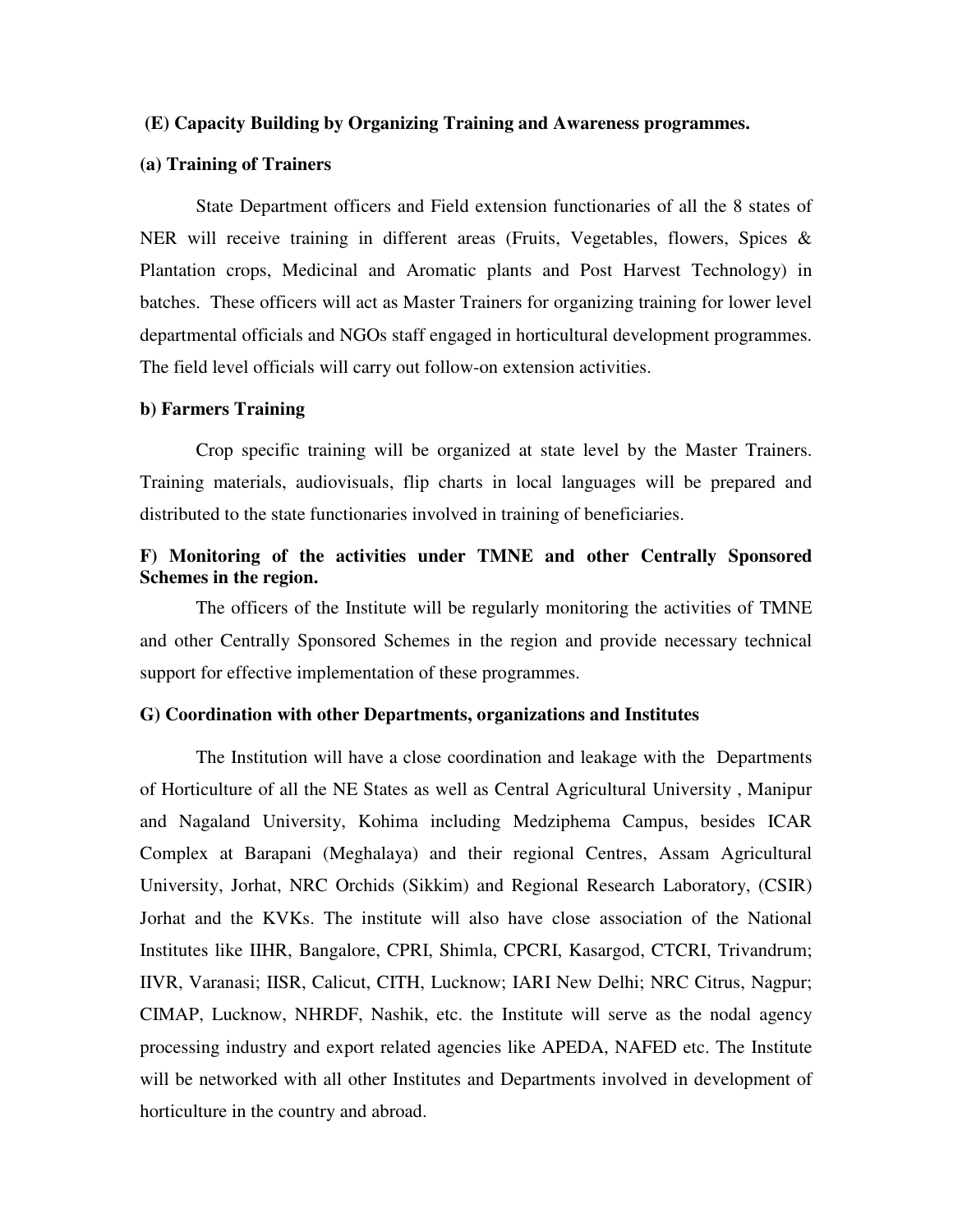# **Summary of Action Plan 2008-09 ( Aug 08- Mar 09)**

| <b>Components</b>                                                                   | <b>Physical</b>                                                                                                            | <b>Financial (Rs.)</b>                                                                     |
|-------------------------------------------------------------------------------------|----------------------------------------------------------------------------------------------------------------------------|--------------------------------------------------------------------------------------------|
| <b>CAPACITY BUILDING &amp; HRD</b><br><b>ACTIVITIES</b>                             |                                                                                                                            |                                                                                            |
| 1) Training of Trainers<br>(TOT)                                                    | 10 TOTs<br>(about 580 – states govt. officials<br>/ entrepreneurs / educated<br>unemployed /APMC members )<br>(Annexure-I) | 25 lakhs+7.36lakhs<br>(ICCOA-due)<br>(@ 2.5lakhs for other<br>trainings)<br>(Annexure -II) |
| 2) Printing of manuals & advocacy<br>materials                                      | Training manuals vegetables &<br>ornamentals and for all trainings<br>conducted                                            | 6 lakhs                                                                                    |
| <b>DEMONSTRATIONS</b>                                                               |                                                                                                                            |                                                                                            |
| Establishment of Front<br>Line<br>1)<br>Demonstration at farmers field              |                                                                                                                            |                                                                                            |
| a) Mandarin orange<br>rejuvenation                                                  | 10 ha ( $@$ 20,000/ha)                                                                                                     |                                                                                            |
| b) HDP in Banana<br>(cv. Grand nine)                                                | 5 ha $(Q^2)$ 2 lakhs/ha)                                                                                                   | 25.00 lakhs                                                                                |
| c) HDP in pineapple<br>(cv. Giant Kew)                                              | 6ha $(Q50,000/ha)$                                                                                                         | (Annexure III)                                                                             |
| d) Nursery production                                                               | Two units                                                                                                                  |                                                                                            |
| 2) Establishment of cottage level<br>processing unit (Trg cum Demo. at<br>CIH-SHGs) | Two units<br>(Pineapple /Passion fruit<br>Processing)                                                                      |                                                                                            |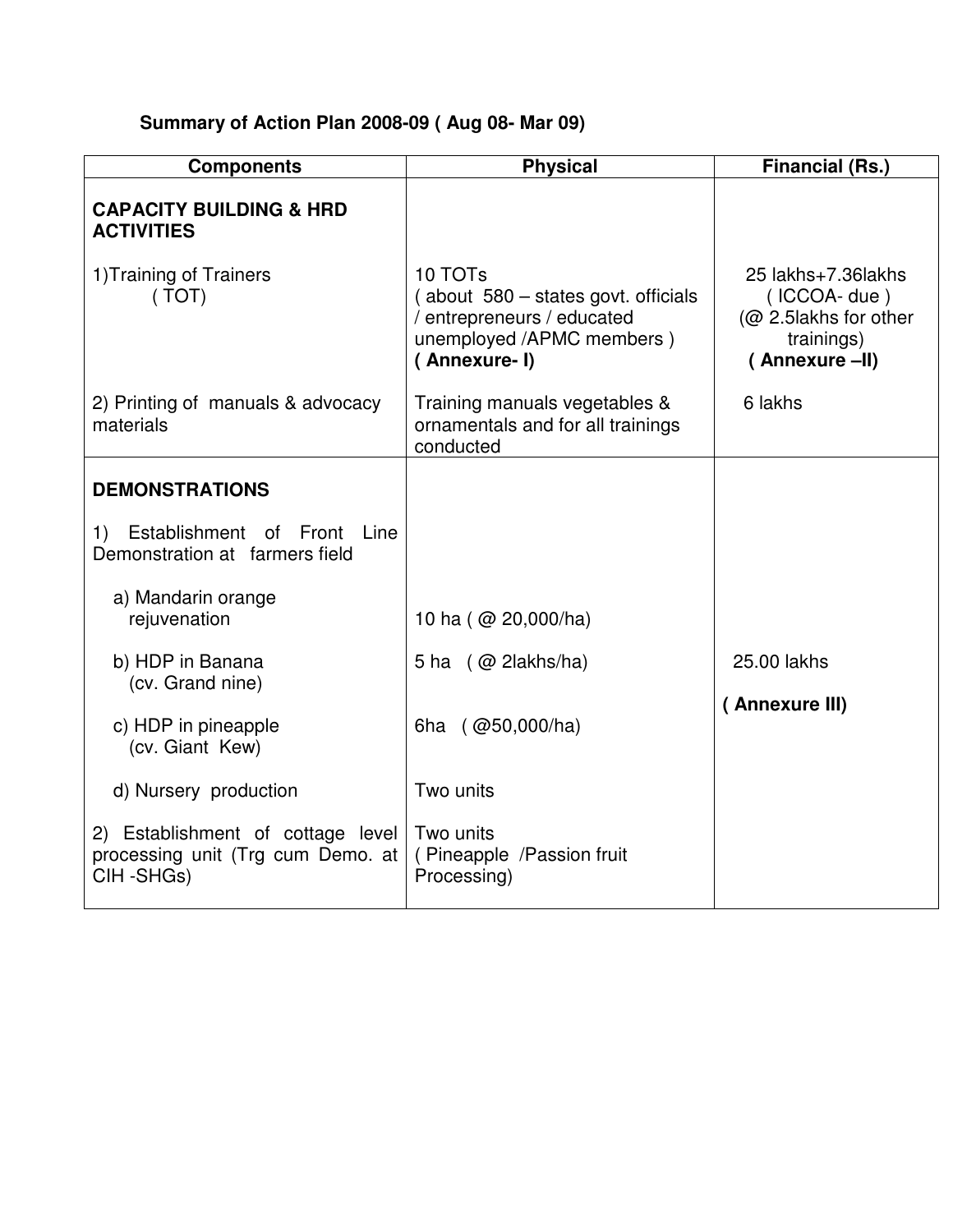| <b>TECHNOLOGY REFINEMENT</b>                                                                                                                                                                                                                                                                                                                      |                                                                                                                                                                                          |                                                                     |
|---------------------------------------------------------------------------------------------------------------------------------------------------------------------------------------------------------------------------------------------------------------------------------------------------------------------------------------------------|------------------------------------------------------------------------------------------------------------------------------------------------------------------------------------------|---------------------------------------------------------------------|
| 1) Planting materials sourcing from<br>R&D Inst. for evaluation at CIH<br>farm<br>a) Land development<br>b) Mother block(Fruits)<br>c) Poly houses (ornamentals)<br>d) Commercial<br>plantations<br>(Banana HDP/Drip)<br>e) Raising rootstocks for grafting<br>(citrus & Cashew)<br>Hybrid vegetables/ Spices for<br>f<br>performance testing     | 1 ha ( $\omega$ Rs 50/sq.m= 5 lakhs)<br>2 ha $(2$ lakhs)<br>6 nos (41 lakhs)<br>1 ha $(2$ lakhs)<br>10,000 Nos ( nil)<br>$0.5$ ha $(50,000)$                                             | 50.5 lakhs<br>(from state govt.<br>account)<br><b>Annexure - IV</b> |
| QUALITY PLANTING MATERIAL<br><b>PRODUCTION</b><br>Nursery raising of seedling /grafts<br>1. Inputs (Fertilizers, FYM &<br>chemicals)<br>2. Cashew<br>3. Citrus<br>4. Banana (suckers cv. Grand<br>nine<br>5. Procurement of hardening<br>protocol & establishment of<br>hardening facilities for tissue<br>cultured<br>banana<br>&<br>ornamentals | 500<br>5,000<br>5,000<br>2 Units                                                                                                                                                         | 2 lakhs<br>Nil<br>5 lakhs                                           |
| <b>Coordination Activities</b><br>i) Interface meetings with 8 NE states<br>ii)National<br>Regional<br><b>or</b><br>workshop/Seminar & sponsorship                                                                                                                                                                                                | $10$ nos.                                                                                                                                                                                | 15 lakhs                                                            |
| <b>Strengthening of CIH</b><br>(infrastructure Dev.)                                                                                                                                                                                                                                                                                              |                                                                                                                                                                                          |                                                                     |
| <b>Procurement of Farm Equipments</b>                                                                                                                                                                                                                                                                                                             | Metrological Observatory Unit<br>(automatic computerized)<br>Soil Testing Kit<br><b>Water Testing Kit</b><br>Power Tiller, Power sprayer, Drip<br>irrigation, D.G set, Digital leaf area | 51.5.00 lakhs<br>(Annexure V)                                       |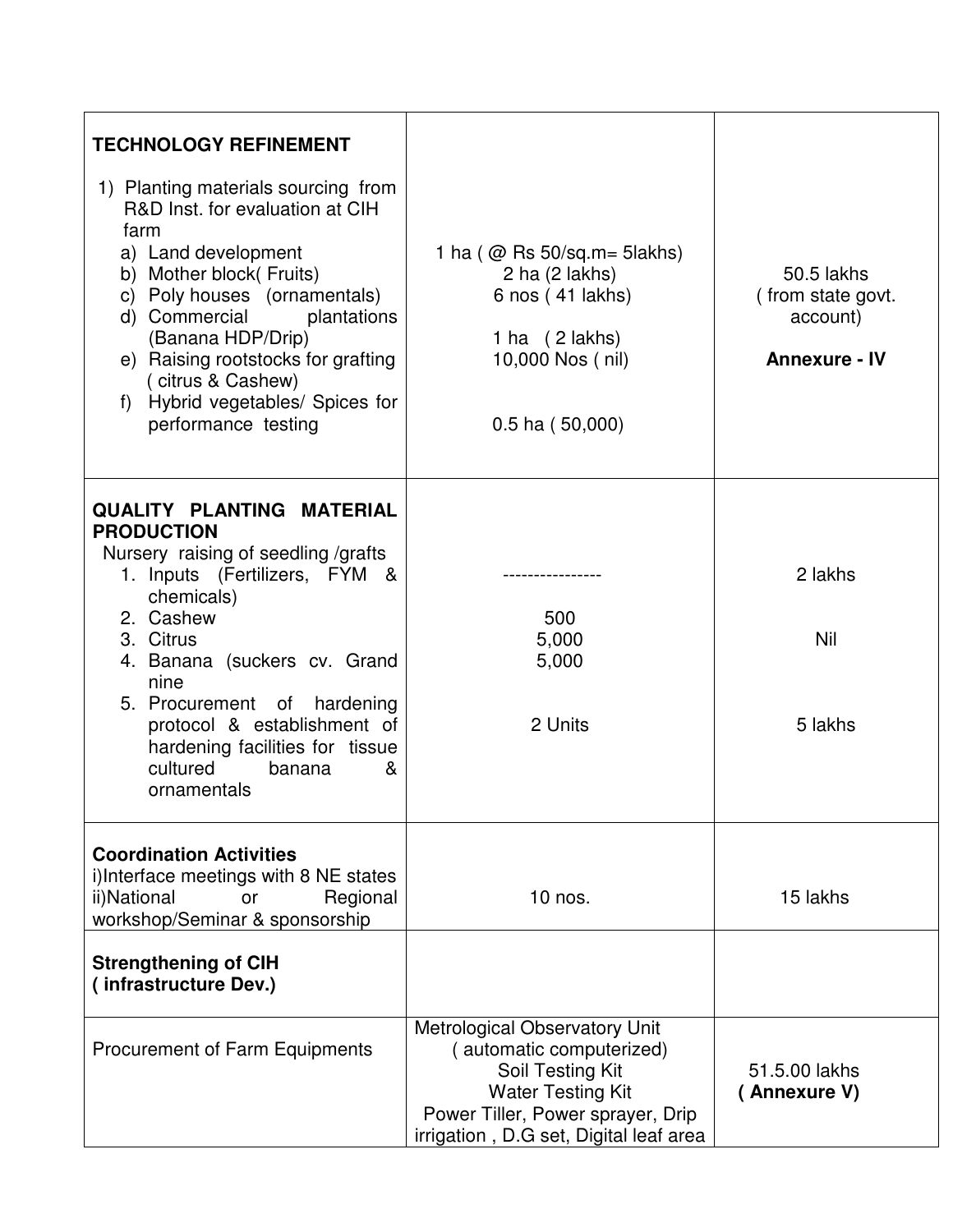|                                                                              | meter                                                                                                                                                                                                                                                                                                                                                                                                                                                                                                                |                                                                     |
|------------------------------------------------------------------------------|----------------------------------------------------------------------------------------------------------------------------------------------------------------------------------------------------------------------------------------------------------------------------------------------------------------------------------------------------------------------------------------------------------------------------------------------------------------------------------------------------------------------|---------------------------------------------------------------------|
| Procurement<br>Equipments<br>of<br>&<br>accessories (Office & training uses) | Computers, Copier<br>LCD / Close Projection Unit, Digital<br>visualizer, Fridge, Furniture's<br>Motor Vehicle (Staff car , training<br>van)                                                                                                                                                                                                                                                                                                                                                                          | 22.00 lakhs<br>(Annexure VI)                                        |
| Construction of farm structures                                              | Vermi compost unit as per NHM<br>model (3nos)<br>Temporary storage structures<br>1) seeds, fertilizers,<br>chemicals etc<br>2) farm produce<br>Portable water carrier with pump,<br>Jalkhund<br>Fencing of ring well<br>Security hut and bunker,<br>Labor resting shed (4 Units)<br>Shed for Tractor, Power Tiller,<br>Vehicle & other farm machineries<br>& equipments<br>Soil filling in poly houses<br>Drainage outside poly houses<br>Water harvesting structures<br>Repairing and maintenance of<br>poly houses | 44 lakhs<br>(from state govt.<br>account)<br><b>Annexure-VII)</b>   |
| Landscaping<br><b>Sub Total</b>                                              | Architect fee (master planning &<br>design) & planting materials                                                                                                                                                                                                                                                                                                                                                                                                                                                     | 15 lakhs                                                            |
|                                                                              |                                                                                                                                                                                                                                                                                                                                                                                                                                                                                                                      | 2,68,36,000<br>- 94.5 Lakhs<br>State govt. acc.)<br>$= 1,73,86,000$ |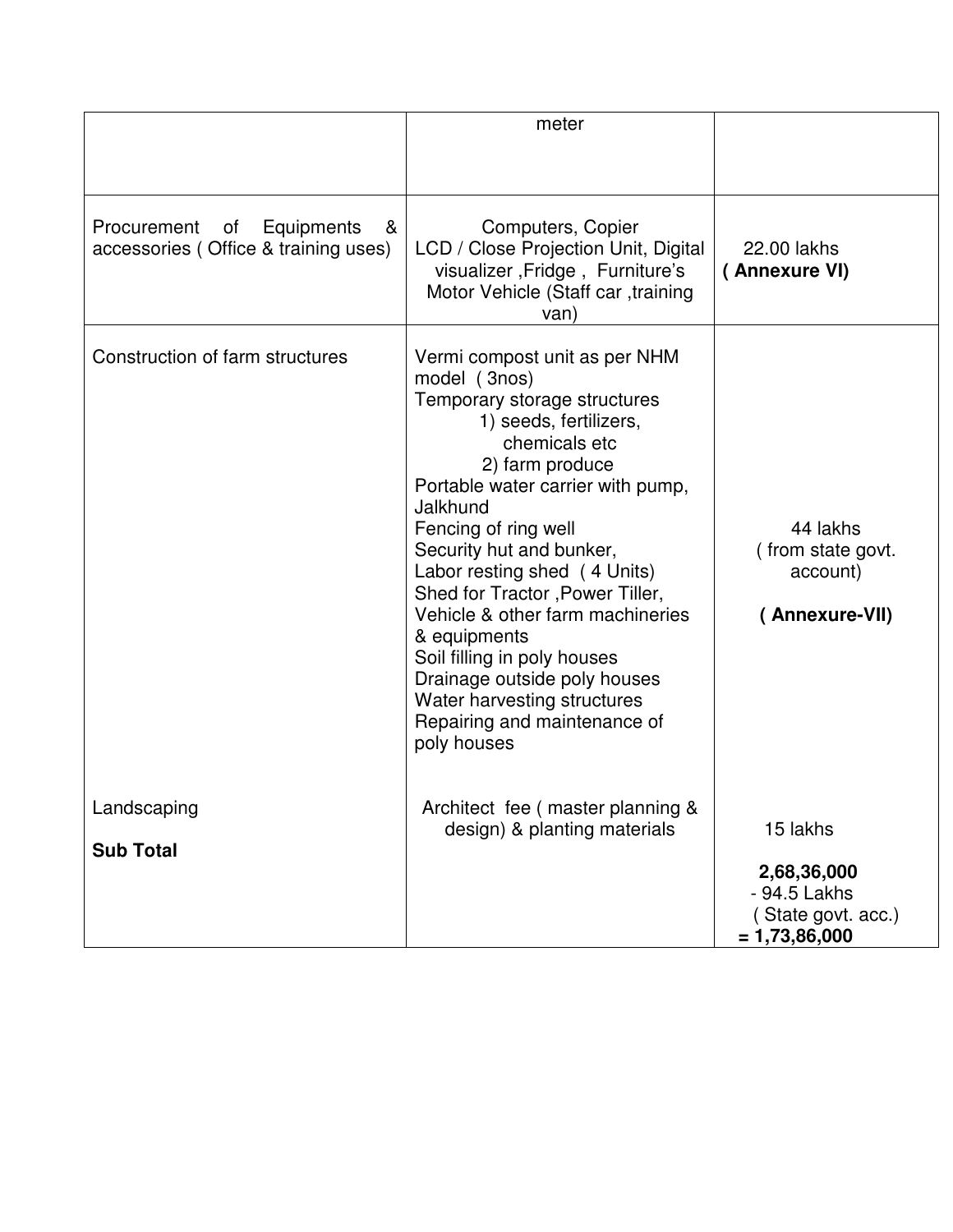| <b>Other Expenditures</b>                                                                                       | Salaries/ Wages / Medical/<br>Rents/Rates / Taxes/ Advt . /<br>Publicity /TA/DA (DTE)                                 | <b>Rs 25 lakhs</b><br>(including Rs 1,77278/-<br>an amt already spent<br>upto July .08)                      |
|-----------------------------------------------------------------------------------------------------------------|-----------------------------------------------------------------------------------------------------------------------|--------------------------------------------------------------------------------------------------------------|
| OE & OAE<br>(from consultancy- 9 lakhs<br>/wages- 5 lakhs<br>Others-5lakhs)<br>Total expected exp. up to Mar.09 |                                                                                                                       | Rs. 101 Lakhs<br>(including Rs<br>81,85,713/- an amt.<br>already spent up to July<br>(08)<br>$= 2,99,86,000$ |
| Dev. & Construction of building<br>(CPWD)                                                                       | Developmental works (5 crores)<br>Buildings (Administrative Block &<br>Training hall cum hostel)- 16<br>crores)- CPWD | - say 300 lakhs)                                                                                             |
|                                                                                                                 | Shifting of old reefers electrical<br>lines from the site<br>- State<br><b>Electrical Dept.-</b>                      | <b>Rs. 240 lakhs</b><br>(including already paid<br>up to July)                                               |
|                                                                                                                 |                                                                                                                       |                                                                                                              |
| <b>Grand Total</b>                                                                                              |                                                                                                                       | Rs 540 lakhs                                                                                                 |
|                                                                                                                 |                                                                                                                       |                                                                                                              |
|                                                                                                                 |                                                                                                                       |                                                                                                              |
|                                                                                                                 |                                                                                                                       |                                                                                                              |
|                                                                                                                 |                                                                                                                       |                                                                                                              |
|                                                                                                                 |                                                                                                                       |                                                                                                              |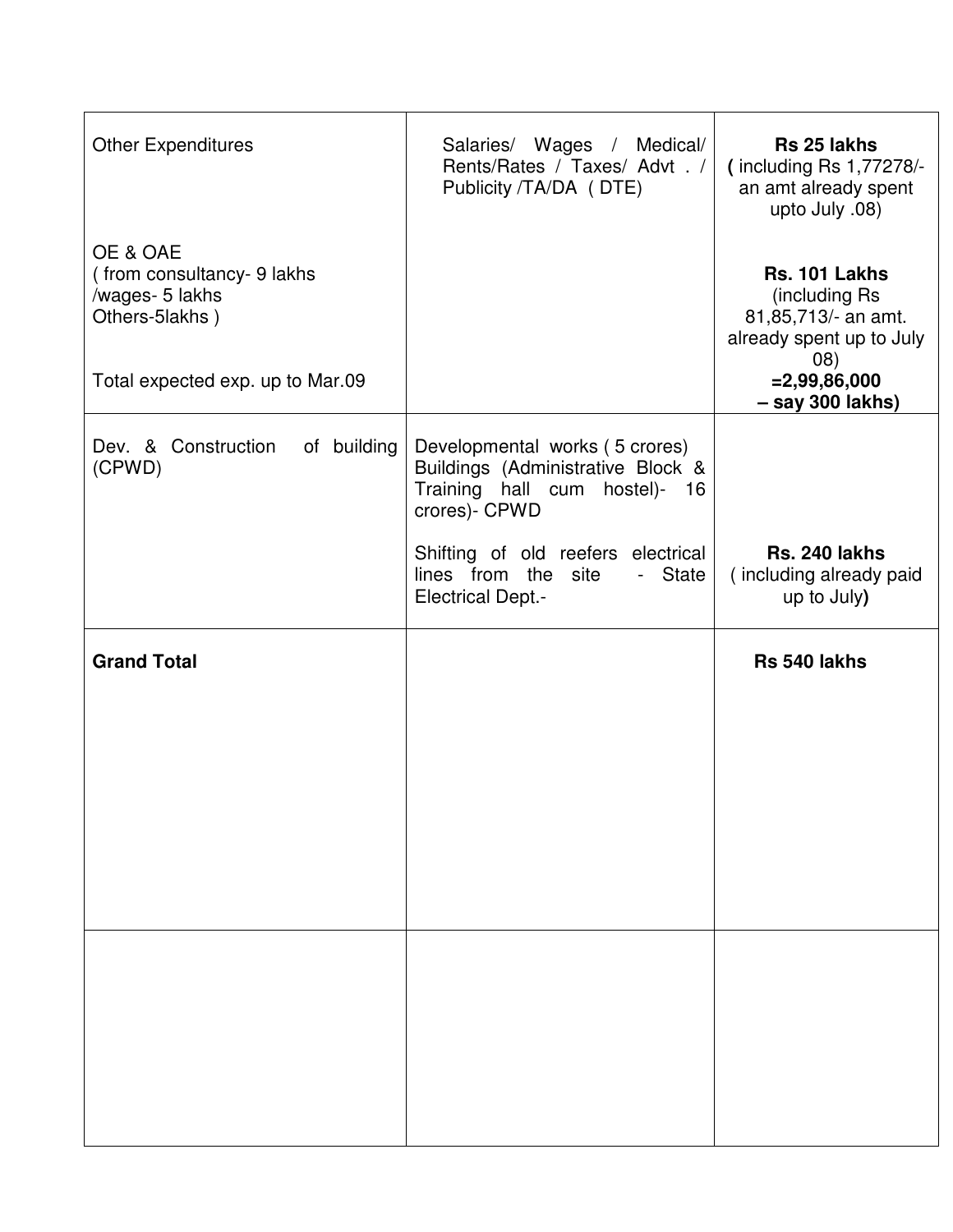| <b>Head of Account</b>                    | <b>Allocated</b>      | <b>Expected expenditure</b><br>upto 31 Mar. 08 |
|-------------------------------------------|-----------------------|------------------------------------------------|
| A. Major Head 2552                        |                       |                                                |
| 1) Salaries                               | 20 lakhs              | 10 lakhs $( -10$ lakhs)                        |
| Wages<br>2)                               | 2 lakhs               | 2 Lakhs                                        |
| 3)<br>Medical                             | 1 lakhs               | 1 Lakhs                                        |
| Rents/Rates / Taxes<br>4)                 | 2 lakhs               | 2 lakhs                                        |
| 5) Advt. / Publicity                      | 5 lakhs (88,812)      | 2 lakhs (- 3 lakhs)                            |
| TA/DA (DTE)<br>6)                         | 10 lakhs (88,466)     | 8 lakhs ( - 2 lakhs)                           |
| <b>Office Expenses( OE)</b><br>7)         | 100 lakhs (28,56,673) | 100 Lakhs                                      |
| Administrative<br>8) Other                |                       |                                                |
| <b>Expenses</b><br>(OAE)                  | 150 lakhs (53,29,040) | 150 Lakhs                                      |
| 9) Motor vehicle                          | 6 lakhs               | $9$ lakhs $(+3$ lakhs)                         |
| 10) Farm machineries<br>& equipments      | 4 lakhs               | 16 lakhs $(+12$ lakhs)                         |
| <b>B.Major Head 4552</b><br>Works ( CPWD) | 400 lakhs (22,17,333) | 240 lakhs                                      |
| <b>Grand Total</b>                        | 700 lakhs             | Rs. 540 Lakhs                                  |

Note: In the original budget, there is no separate provision for items of training equipments, farm structures ,sheds etc. There was a token provision of only 4 lakhs under Machinery & equipments, which is grossly insufficient. Essential equipments & farm machinery will be procured from heads like Office Expenses & Other Administrative Expenses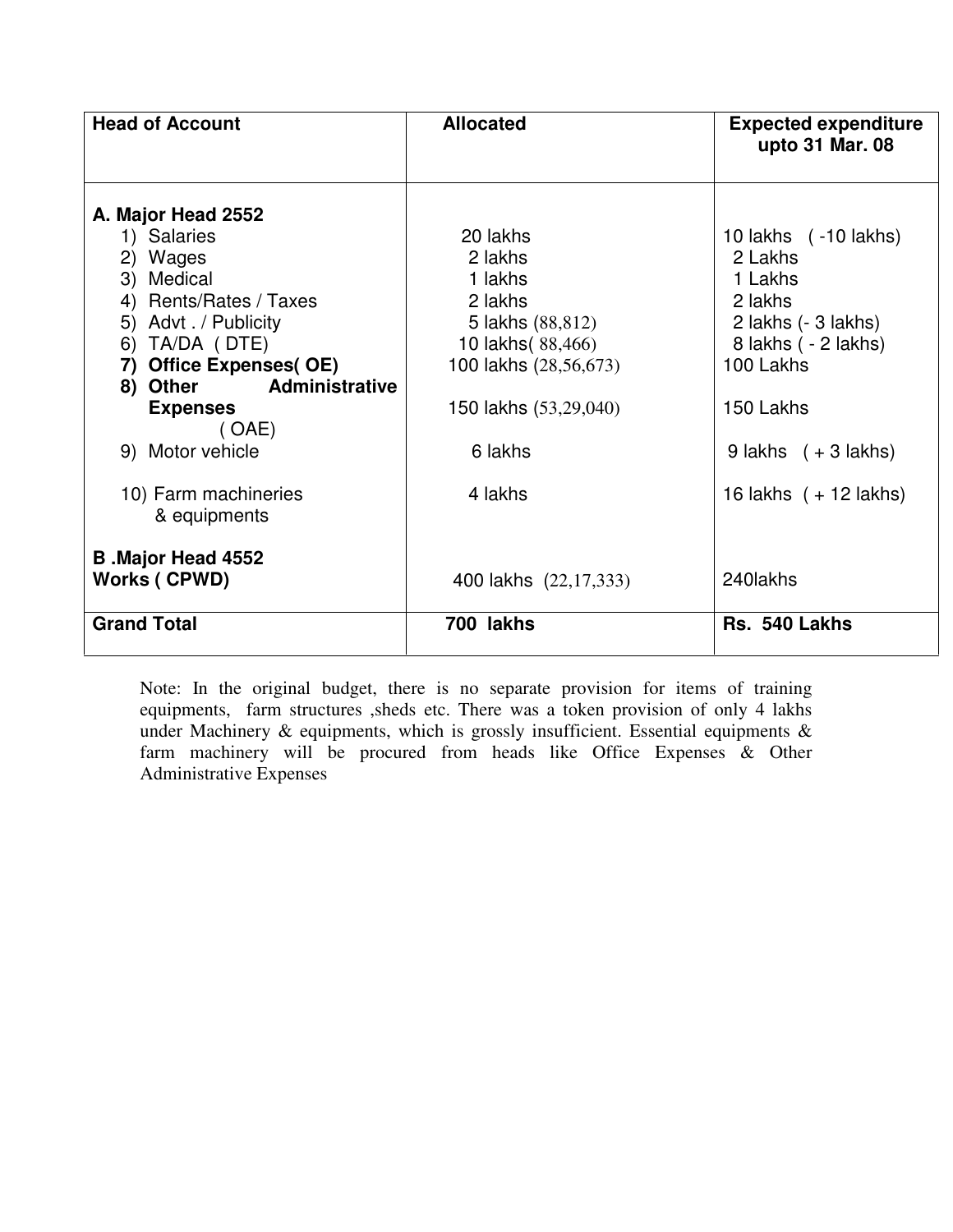## **Staff Position**

| SI.no          | <b>Post sanctioned</b>          | No. of post    | <b>Status</b> |
|----------------|---------------------------------|----------------|---------------|
| $\mathbf 1$    | <b>Director</b>                 | $\mathbf{1}$   | Filled        |
| $\overline{c}$ | <b>Horticultural Specialist</b> | $\overline{c}$ | Vacant        |
| 3              | Post harvest technologist       | 1              | - do -        |
| 4.             | <b>Marketing Specialist</b>     | 1              | $-$ do $-$    |
| 5              | Asst. Horticultural Specialist  | 3              | $-$ do $-$    |
| 6              | Sr. Farm manager                | $\mathbf{1}$   | - do -        |
| $\overline{7}$ | <b>Administrative Officer</b>   | 1              | - do -        |
| 8              | PA to Director                  | 1              | - do -        |
| 9              | Sr. Technical Asst.             | $\overline{2}$ | - do -        |
| 10             | Field Asst.                     | $\overline{2}$ | - do -        |
| 11             | Stenographer                    | $\overline{2}$ | - do -        |
|                | <b>Total</b>                    | 17             |               |

Technical consultants : 3 (three) on contractual basis Labors : 40 Consultant : Mr Chauhan ( Protected cultivation ) Dr S.P. Ghosh : ( Chief Consultant )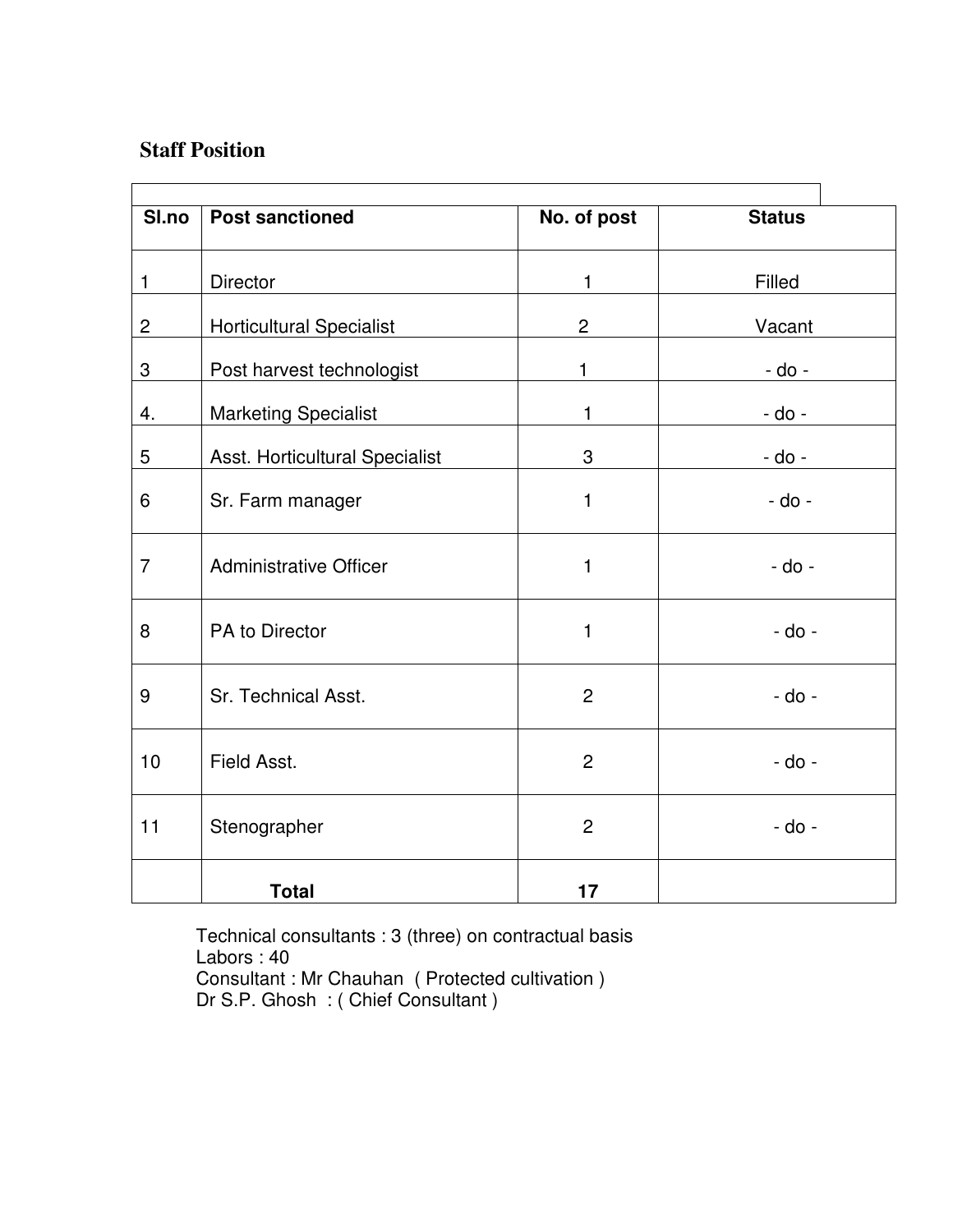### **STRATEGY**

In order to execute the action plan of 2008-09 ,the following strategies are indicated here under

| Sl.no | <b>Components</b>                   | <b>Strategy</b>                                                                                                                                                                                                                                                                                                                                                                                                                                                                                                                                                                                                                                                                                                                                                                                            |  |
|-------|-------------------------------------|------------------------------------------------------------------------------------------------------------------------------------------------------------------------------------------------------------------------------------------------------------------------------------------------------------------------------------------------------------------------------------------------------------------------------------------------------------------------------------------------------------------------------------------------------------------------------------------------------------------------------------------------------------------------------------------------------------------------------------------------------------------------------------------------------------|--|
| 1.    | <b>CAPACITY BUILDING</b>            | (a) Training of trainers:                                                                                                                                                                                                                                                                                                                                                                                                                                                                                                                                                                                                                                                                                                                                                                                  |  |
|       | <b>AND HRD</b><br><b>ACTIVITIES</b> | State govt. Department Officers and field extension<br>functionaries/ entrepreneurs/APMC members of all the 8<br>States of NER will receive training in different important<br>aspects of Horticulture in batches. These officers will act<br>as Master Trainers for Organizing training for lower level<br>departmental officials and NGOs staff engaged in<br>horticultural development programmes. The field level<br>officials will carry out follow-on extension activities.<br>Training Manuals will be prepared for impt vegetables                                                                                                                                                                                                                                                                 |  |
| 2.    | <b>DEMONSTRATIONS</b>               | and protected cultivation of ornamentals crops of NER and<br>also detail course content of all trainings conducted<br>(b) Farmers Training:<br>Crops specific training will be organized at State level by<br>the Master Trainers. Training materials, audiovisuals, flip<br>charts in local languages will be prepared and distributed<br>to the State functionaries involved in training of<br>beneficiaries. Poster/ Flip Charts for nursery management,<br>nutrient management including diagnostic, Fruit important<br>and control, disease and their management, post harvest<br>technology, waste management of mandarin Orange<br>collected from NHM and hands outs for major fruits crops<br>prepared will be utilized for Farmers Training.<br>Demonstrations to be carried out only in Nagaland |  |
|       |                                     | for this year on the following aspects<br>- High Density Planting of tissue culture banana.<br>High density planting of pineapple across the<br>slope in contour including off-season fruiting<br>through flower inducement.<br>Rejuvenation of declined mandarin Orange<br>cottage level processing unit for SHGs<br>Demonstration on HDP & rejuvenation will be carried out in<br>growers field. The growers (beneficiaries) will be selected by a<br>committee constituted with members comprising of state govt.<br>officials, ICAR and University faculty. The beneficiaries will<br>be selected on the basis of the following criteria<br>1) Beneficiaries who have not availed any assistance<br>from any organization (certificate to be obtained)                                                 |  |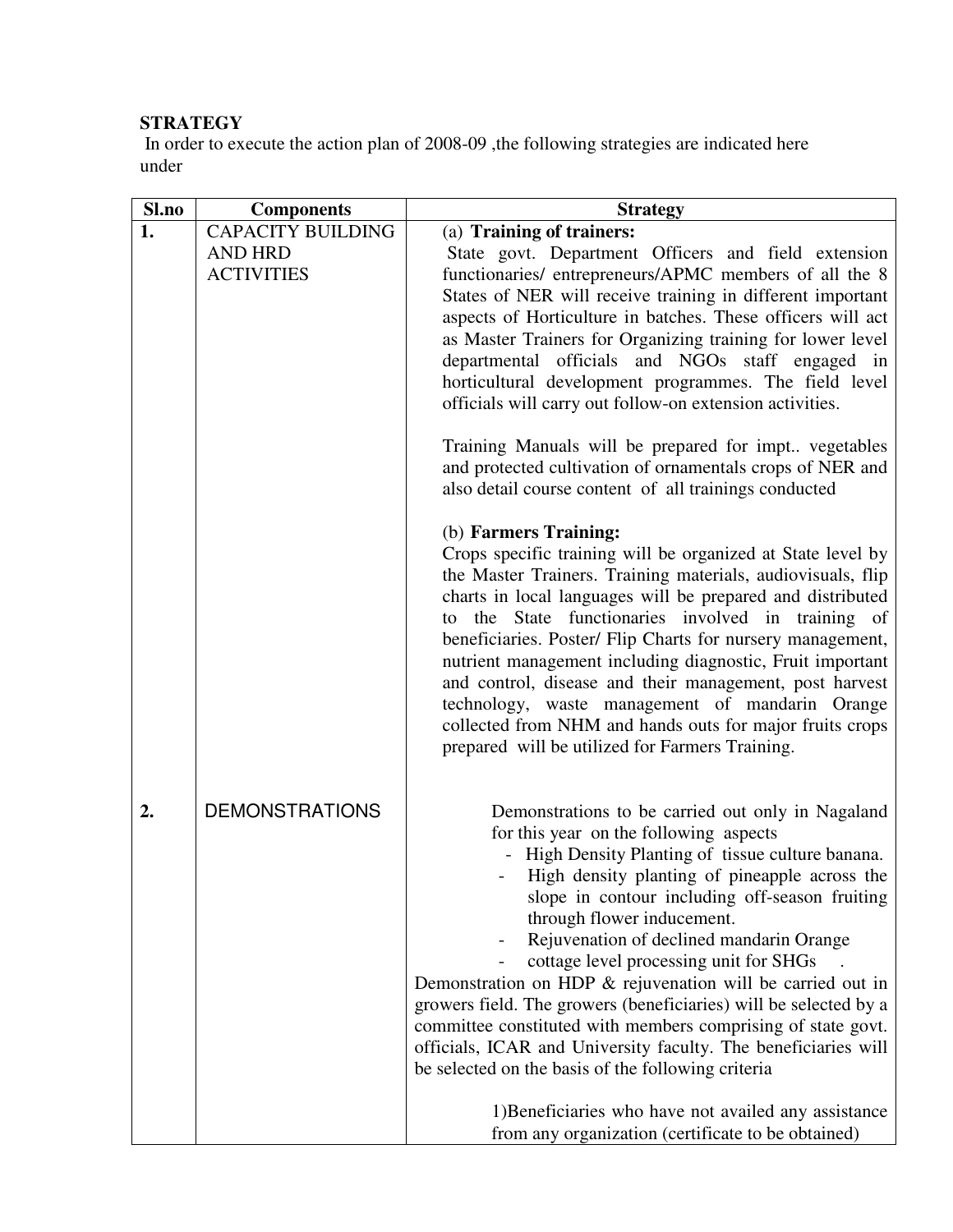|    |                                        | 2) Beneficiaries having land near to the main or<br>approach road<br>3) Beneficiaries who are<br>already<br>engaged<br>in<br>Horticulture activity<br>3) Any other criteria deem fit to be decided by the<br>committee<br>All inputs will be provided by CIH while labours<br>will be borne by beneficiaries. At least 21<br>beneficiaries will be selected who will in turn form<br>society of specific crop<br>(Details of Expenditure to be involved given<br>in<br>annexure II)<br><b>Establishment of processing unit (Cottage Level)</b>                                                                                                                                                                                                                                                                                                                                                                                                                                                                                                                    |
|----|----------------------------------------|-------------------------------------------------------------------------------------------------------------------------------------------------------------------------------------------------------------------------------------------------------------------------------------------------------------------------------------------------------------------------------------------------------------------------------------------------------------------------------------------------------------------------------------------------------------------------------------------------------------------------------------------------------------------------------------------------------------------------------------------------------------------------------------------------------------------------------------------------------------------------------------------------------------------------------------------------------------------------------------------------------------------------------------------------------------------|
|    |                                        | The selection committee will be constituted with<br>members from state Horticulture & Industry Depts.,<br>KVK (ICAR) and CIH , who will select<br>the<br>beneficiaries on the basis of certain criteria<br>a) SHG/Society who have not availed any assistance                                                                                                                                                                                                                                                                                                                                                                                                                                                                                                                                                                                                                                                                                                                                                                                                     |
|    |                                        | from any organization<br>b)SHG/Society who have good book keeping record<br>c) who has some potentiality in horticulture<br>processing activity                                                                                                                                                                                                                                                                                                                                                                                                                                                                                                                                                                                                                                                                                                                                                                                                                                                                                                                   |
| 3. | <b>TECHNOLOGY</b><br><b>REFINEMENT</b> | Technology refinement will be carried out at CIH. farm<br>i)Mother block for Mango, Litchi, Aonla Guava & Passion<br>fruit of 2 ha will be established<br>(ii) Naturally Ventilated Polyhouses of 10,000 sq m. will be<br>utilized for planting of Anthurium Rose Gerbera, Carnation,<br>Phaleonopsis, Colour Capiscum and Tomato in the month of<br>October by procuring the materials from reputed firms.<br>(iii) For commercial cultivation, HDP and use of drip irrigation<br>in fruits crops like pineapple, banana will be done in an<br>area of about 5 ha in both open and low cost poly<br>structure.<br>(iv) For raising quality rootstock, the seeds procured from the<br>Directorate of Cashew will be utilized and for citrus the<br>seeds of Rough lemon, Rangpur Lime, Cleopatra<br>Mandarin, Kacchai Lemon will be procured from NRC<br>Nagpur & Lungnak farm Nagaland<br>(v) High quality Hybrids seeds of vegetables such as peas,<br>Cabbage, cauliflower, beans, will be procured from<br>Certified agencies and raised in about 0.5 ha area |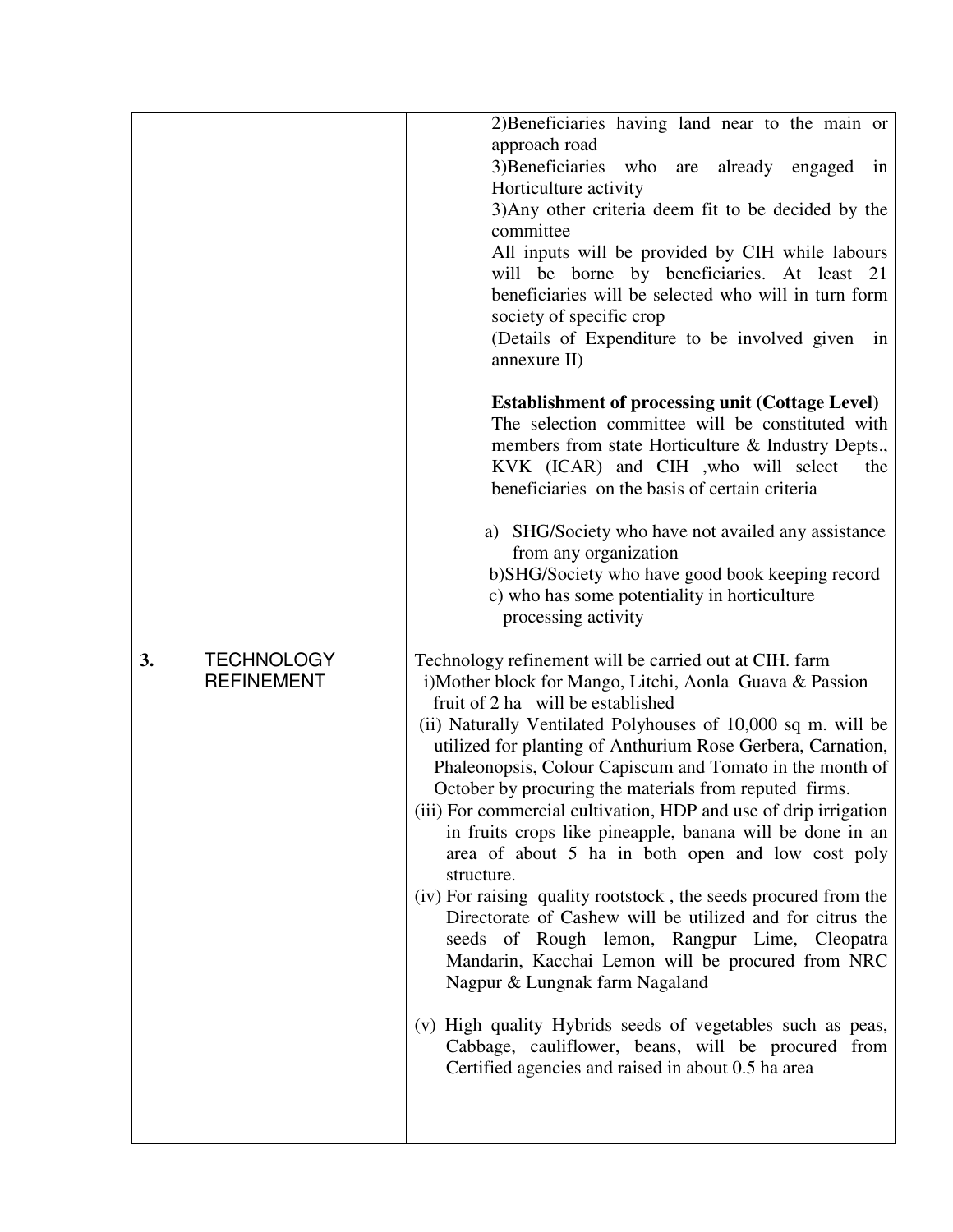| $\overline{\mathbf{4}}$ | QUALITY PLANTING<br><b>MATERIAL</b><br><b>PRODUCTION</b>                                                    | Establishment of mother tree Orchards (MTO) of elite<br>varieties of citrus, cashew and litchi as scion wood, or<br>bud banks for supply to farmers<br>MTO of 9 varieties of Sweet orange, 2 varieties of<br>Mandarins (Khasi & Sikkim orange), 2 varieties of<br>Tangerines, 2 varieties of acid lime, 2 varieties of<br>and 5 varieties of cashewnut already<br>lemon<br>established. Scion materials will be collected for<br>budding/grafting in appropriate time.<br>Procurement of varieties of Vegetable crops, including<br>hybrids, and raising of nursery seedlings for the supply<br>to beneficiations for further multiplication and<br>distribution.<br>Establishment of modern nursery of selected fruits<br>$\bullet$<br>(cashew and citrus) through raising of rootstocks,<br>grafting/ budding for raising quality<br>practicing<br>planting materials for Farmers Field Demonstrations in<br>the coming year. Rootstock seedlings of cashew and<br>citrus (Rangpur Lime, Cleopatra Mandarin, Rough<br>Lemon cv., Kachai Lemon) already raised.<br>Creation of hardening facilities for large – scale supply<br>of tissue cultured plants especially banana cultivars<br>(Jahaji and Malbhog) and flower crops.<br>Production of cashew grafts from elite clones and |
|-------------------------|-------------------------------------------------------------------------------------------------------------|---------------------------------------------------------------------------------------------------------------------------------------------------------------------------------------------------------------------------------------------------------------------------------------------------------------------------------------------------------------------------------------------------------------------------------------------------------------------------------------------------------------------------------------------------------------------------------------------------------------------------------------------------------------------------------------------------------------------------------------------------------------------------------------------------------------------------------------------------------------------------------------------------------------------------------------------------------------------------------------------------------------------------------------------------------------------------------------------------------------------------------------------------------------------------------------------------------------------------------------------------------------------------------------|
|                         |                                                                                                             | production of nucellar seedlings of mandarin orange<br>from the seeds for fruits collected from identified<br>'mother tree' and rootstock raising for grafts.                                                                                                                                                                                                                                                                                                                                                                                                                                                                                                                                                                                                                                                                                                                                                                                                                                                                                                                                                                                                                                                                                                                         |
| 5.                      | <b>COORDINATION</b><br>WITH NORTH EAST<br><b>STATES</b><br>(DEPARTMENTS,<br>ORGANIZATIONS,<br>INSTITUTIONS) | In order to develop the proper coordination among the<br>North East State for Horticulture development, an interface<br>meetings / workshops may be held in each state with officials<br>from State Horticulture department, faculties of University and<br>Institute, stake holders, progressive farmers etc<br>In addition to this, the Institute will also try to hold<br>regional or national workshop/seminar on Horticulture<br>development roadmap for NER                                                                                                                                                                                                                                                                                                                                                                                                                                                                                                                                                                                                                                                                                                                                                                                                                     |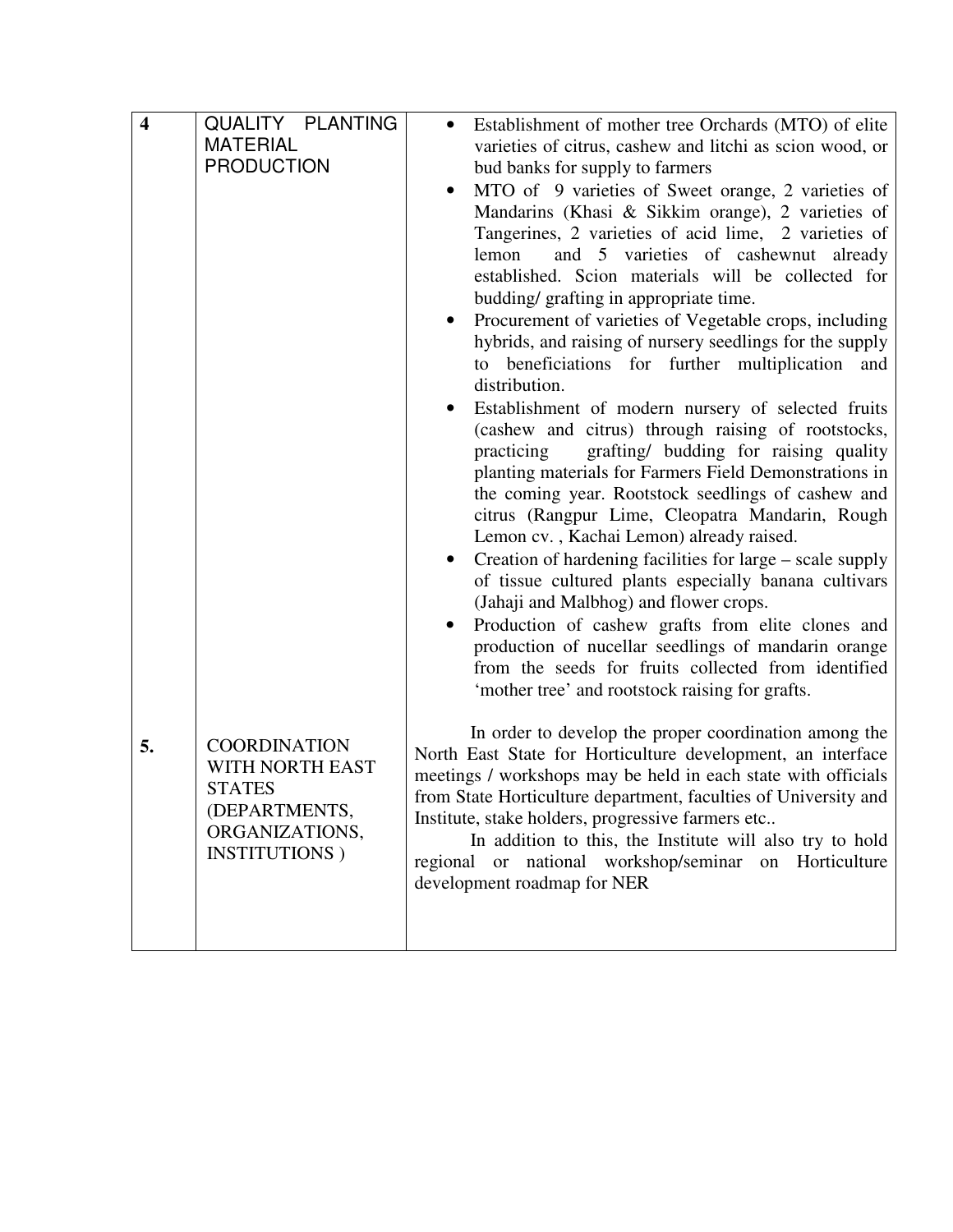# **Annexure - I**

# **Training Calendar of C.I.H, for the Year' 2008-09 (w.e.f. Aug.'2008)**

| Sl.no          | <b>Time</b>                | <b>Topic</b>                         | <b>Venue</b>          | <b>Participants</b>             |
|----------------|----------------------------|--------------------------------------|-----------------------|---------------------------------|
| $\mathbf{1}$   | $16^{th} - 17^{th}$        | <b>Post Harvest handling of</b>      | <b>CIH</b> , Nagaland | <b>State Govt. Officials of</b> |
|                | October' 2008              | <b>Fresh Fruits &amp; Vegetables</b> |                       | <b>NE States (40) KVKs</b>      |
| $\overline{2}$ | Nov. 3 <sup>rd</sup> week' | <b>Banana fiber Extraction</b>       | <b>CIH</b> , Nagaland | <b>Banana Growers &amp;</b>     |
|                | 2008                       | (in coll. CTRI, AP)                  |                       | <b>State Government</b>         |
|                | $19 \& 20^{th}$ Nov.       |                                      |                       | <b>Officials</b> (40)           |
| 3              | <b>Last week</b>           | Micro-irrigation                     | AAU, Jorhat,          | <b>State Government</b>         |
|                | <b>Nov 2008</b>            | <b>Management</b>                    | Assam.                | Officials &                     |
|                |                            | (in coll. AAU)                       |                       | <b>Entrepreneurs (40)</b>       |
| $\overline{4}$ | Dec. 1 <sup>st</sup> week  | <b>Organic Farming (in coll.</b>     | Tripura, Sikkim       | <b>State Government</b>         |
|                | 2008                       | - ICCOA)                             | <b>Arunachal</b>      | Officials, NGOs &               |
|                |                            |                                      | <b>Pradesh</b>        | <b>Entrepreneurs (40 in</b>     |
|                |                            |                                      |                       | each state)                     |
| 5              | $2nd$ week                 | <b>Citrus Rejuvenation</b>           | <b>CIH</b> , Nagaland | <b>State Government</b>         |
|                | Dec.'2008                  | (in coll. -NRC Citrus)               |                       | Officials (40)                  |
| 6              | 15 to 20                   | <b>Entrepreneurship in</b>           | AAU, Jorhat,          | <b>Educated Unemployed</b>      |
|                | Dec.'2008                  | <b>Horticulture Sector</b>           | Assam.                | <b>Graduates (50)</b>           |
| $\overline{7}$ | $2nd$ week                 | <b>Protected Cultivation (in</b>     | <b>CIH, Nagaland</b>  | <b>Extension functionaries</b>  |
|                | Jan.'2009                  | coll. – HTC, Pune)                   |                       | beneficiaries                   |
|                |                            |                                      |                       | under TMNE (50)                 |
| 8              | Jan.' last week            | <b>Post Harvest handling of</b>      | ICAR,                 | <b>KVK, Staff of NE</b>         |
|                | 2009.                      | <b>Fresh Fruits &amp; Vegetables</b> | <b>Barapani</b>       | <b>Region</b> (40)              |
|                |                            | (in coll. - ICAR & CIPHET            |                       |                                 |
| 9              | Jan.'2009                  | <b>Cashew cultivation &amp;</b>      |                       | <b>State Government</b>         |
|                |                            | processing (in coll. -               | <b>Nagaland</b>       | <b>Officials &amp; Cashew</b>   |
|                |                            | <b>DDCD</b> , Cochin)                |                       | growers $(40)$                  |
| 10             | $3rd$ week                 | Package of practices for             | <b>Nagaland</b>       | <b>State Government</b>         |
|                | Feb.'2009                  | fruit crops (in coll. -              |                       | Officials (40)                  |
|                |                            | SASRD, N.U.)                         |                       |                                 |
| 11             | $3rd$ week                 | Package of practices for             | <b>Nagaland</b>       | <b>State Government</b>         |
|                | Feb.'2009                  | fruit crops                          |                       | <b>Officials</b> (40)           |
|                |                            | (in coll. -SASRD, N.U.&              |                       |                                 |
|                |                            | ICAR, Jharnapani, )                  |                       |                                 |
| 12             | Feb.'2009                  | <b>Agri. Business</b>                | <b>CIH, Nagaland</b>  | <b>APMC Members</b>             |
|                |                            | <b>Management (in coll. IIM</b>      |                       | <b>Unemployed Agri.</b>         |
|                |                            | $LKU$ )                              |                       | <b>Graduates (40)</b>           |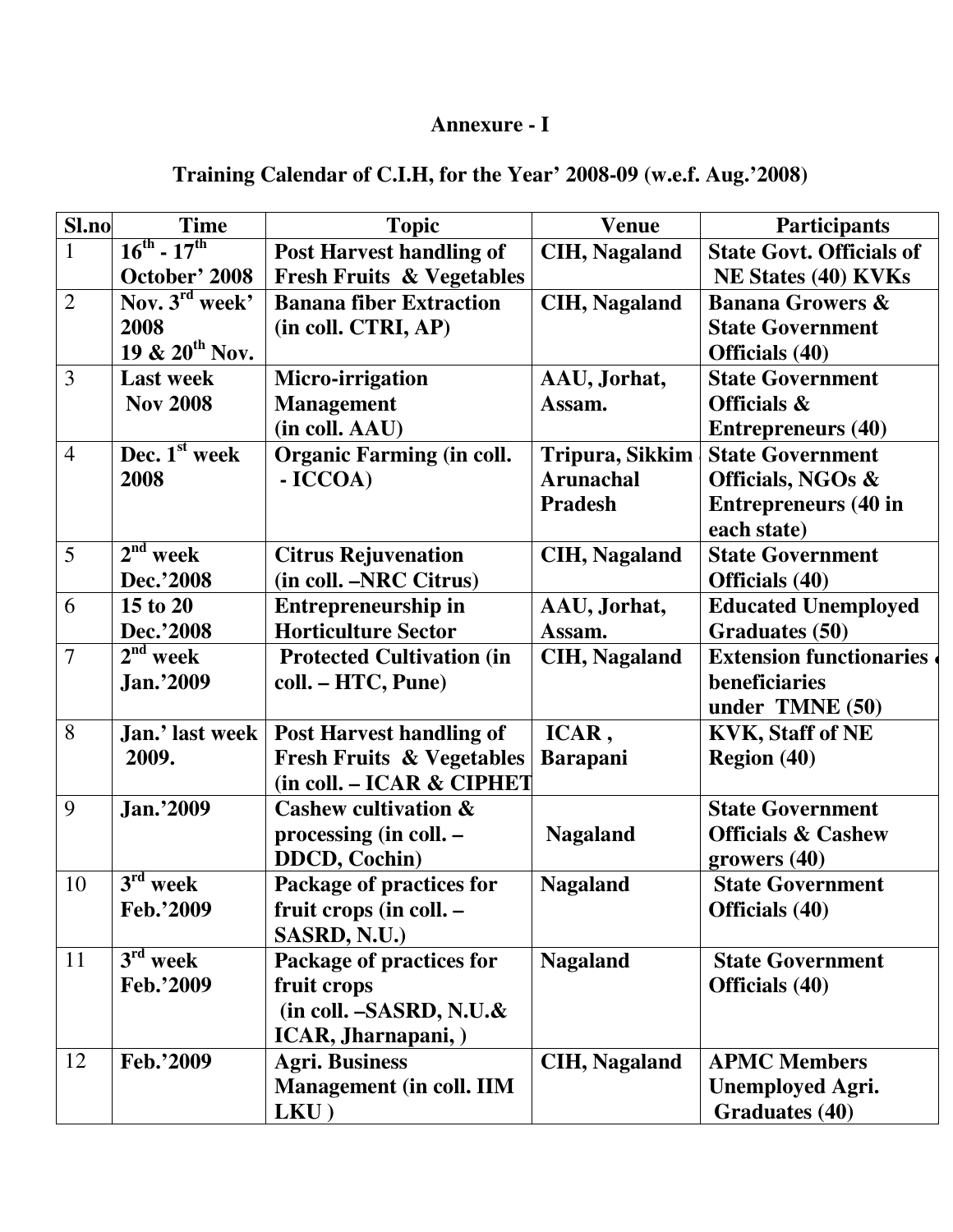## **Annexure - II**

# **Break up of Expenditure for Training Programme.**

## **Training - Capacity Building.**

| 1. Fooding<br>(Lunch / Breakfast/ Dinner) |              |                          | 150 x 50 x 3 days. Rs. 22,500.00 |
|-------------------------------------------|--------------|--------------------------|----------------------------------|
| 2. Lodging                                |              | $50 \times 50 \times 4$  | Rs. 10,000.00                    |
| 3. Training kits                          |              | $150 \times 50$          | Rs. 7,500.00                     |
| 4. Refreshment<br>(Hi-tea)                |              | $50 \times 50 \times 3$  | Rs. 7,500.00                     |
| 5. Transportation -<br>(Bus hiring        |              | 35,000 x 2 x 4           | Rs. 28,000.00                    |
| <b>6. Stationery</b>                      |              |                          | Rs. 5,000.00                     |
| 7. T.D. /D.A. of<br>Participant           |              | $2000 \times 50$         | Rs. 1,00,000.00                  |
| 8. Honorarium<br>(Resource Person)        |              | $1000 \times 3 \times 3$ | 9,000.00<br>Rs.                  |
| 9. T.A./D.A. of Resource person           |              | $20,000 \times 3$        | Rs. 60,000.00                    |
| /Training                                 | <b>Total</b> |                          | Rs. 2,49,500.00                  |

## **(Rupees two lakhs forty nine thousand five hundred only) Say – Rs. 2.50 lakhs**

**10 Training = 25 lakhs + 7.36 lakhs ICCOA Training (Dues) = Rs. 32.36 lakhs**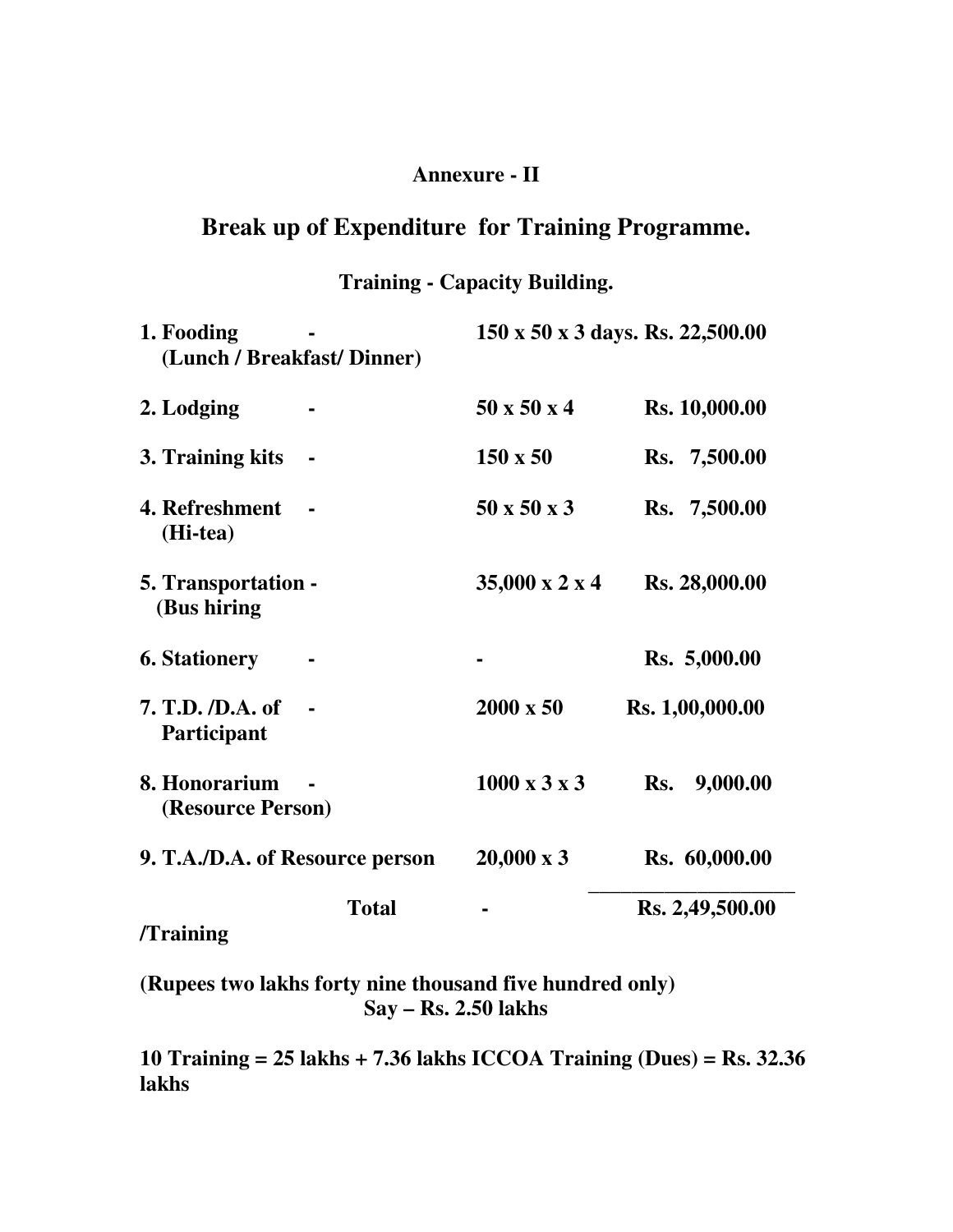## **Annexure – III**

# **Expenditure Details for Demonstration**

| (1) | Citrus Rejuvenation (10 ha @ Rs. 20,000/ ha) –<br>lakhs                                                                                                                                                 | <b>Rs. 2.00</b>  |
|-----|---------------------------------------------------------------------------------------------------------------------------------------------------------------------------------------------------------|------------------|
|     | a. Pruning & Cleaning - Rs. 0.10 lakh / ha.<br>b. Inputs –Bordeaux mixture /fertilizer – Rs. 0.10 lakh / ha.                                                                                            |                  |
| (2) | HDP in Banana – $(5 \text{ ha } @ 2 \text{ lakh/ha})$<br>lakhs<br>a. Planting Material - 2,800 Nos/ha.<br>$(1.8 \times 1.8)$ . mtr. spacing) $-(\omega 20 / \text{plant})$ Rs. 0.6 lakh/ha.             | <b>Rs.</b> 10.00 |
|     | b. Drip irrigation $@$ 1 lakh / ha<br>c. Inputs – fertilizer, chemicals – $(Rs. 0.4 \, \text{lakh/ha.})$                                                                                                |                  |
| (3) | HDP in pineapple $(6 \text{ ha } @ \text{ Rs. } 50,000/\text{ ha})$<br>lakhs<br>a. Planting material $\omega$ 80p/ Sucker (Rs. 0.40 lakh/ha)<br>b. Inputs – fertilizers, FYM etc – $(Rs. 0.10$ lakh/ha) | <b>Rs. 3.00</b>  |
| (4) | <b>Nursery production (2 units) -</b><br>lakhs                                                                                                                                                          | <b>Rs.</b> 5.00  |
| (5) | Cottage level primary unit (2 units)<br>lakhs                                                                                                                                                           | <b>Rs.</b> 5.00  |
|     |                                                                                                                                                                                                         |                  |

**lakhs**

**Total - Rs. 25.00**

**(Rupees twenty five lakhs only)**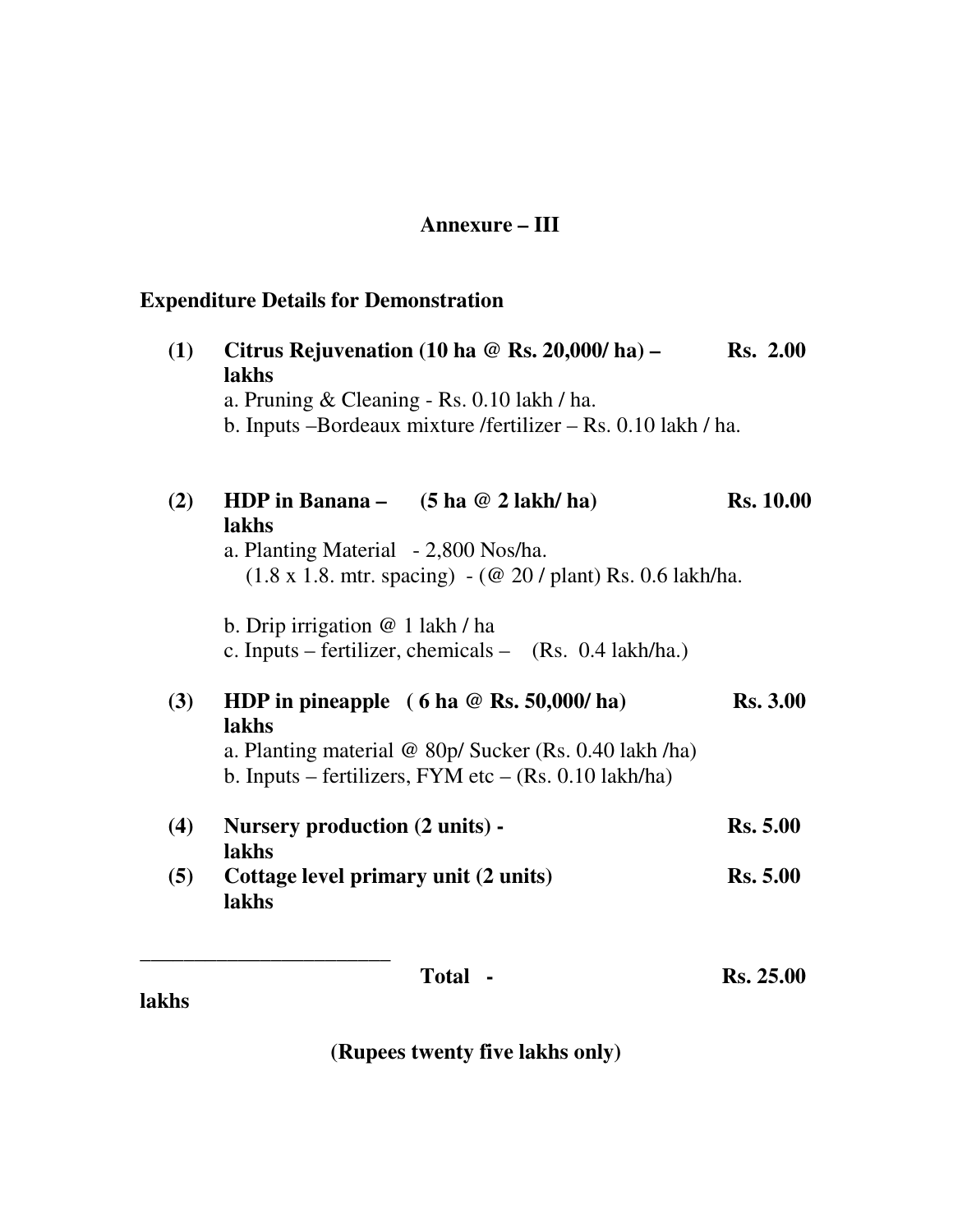#### **Annexure – IV**

### **Expenditure details for Technology Refinement**

| 1. Land Development -                                    |                | <b>Rs. 5.00 lakhs</b> |
|----------------------------------------------------------|----------------|-----------------------|
| $(\textcircled{e}$ Rs. 50/sqmtr area for 10,000 sq mtr.) |                |                       |
| 2. Mother Blocks-                                        |                |                       |
| a. Fruits – Mango, Litchi & Guava                        | $\sim$ $ \sim$ | Rs. 0.50 lakh/ha.     |
| b. Passion Fruit                                         |                | Rs. 2.00 lakhs/ha.    |
| $(i)$ . Trailers (Irons poles & barbed wire)             |                |                       |
| Rs. 1.60 lakh                                            |                |                       |
| $(ii)$ . Planting Materials – Rs. 0.2 lakh               |                |                       |
| $(iii)$ . Inputs - Rs. 0.2 lakh                          |                |                       |

#### **3. Polyhouse –**

**(a) Gerbera-**No. of Plants- 6300@ Rs. 33 per plant.

Cost of Plants Rs. 2.08 lakh Cost of Bed preparation Rs. 0.20 lakh **Total Amount Rs. 2. 28 lakhs**

### **(b) Carnation** No. of Plants- 25200 @ Rs. 18 per plant. Cost of Plants Rs. 4.53 lakhs Cost of Bed preparation Rs. 0. 36 lakh **Total Amount Rs. 4.90 lakhs**

**(c) Rose –**

No. of Plants- 8400@ Rs. 100 per plant. Cost of Plants Rs. 8.40 lakhs Cost of Bed preparation Rs. 0. 25 lakh **Total Amount Rs. 8.70 lakhs**

**(d) Capsicum-**No. of Plants- 3200. Cost of Plants Rs. 0.10 lakh Cost of Bed preparation Rs. 0.12 lakh **Total Amount Rs. 0. 22 lakh**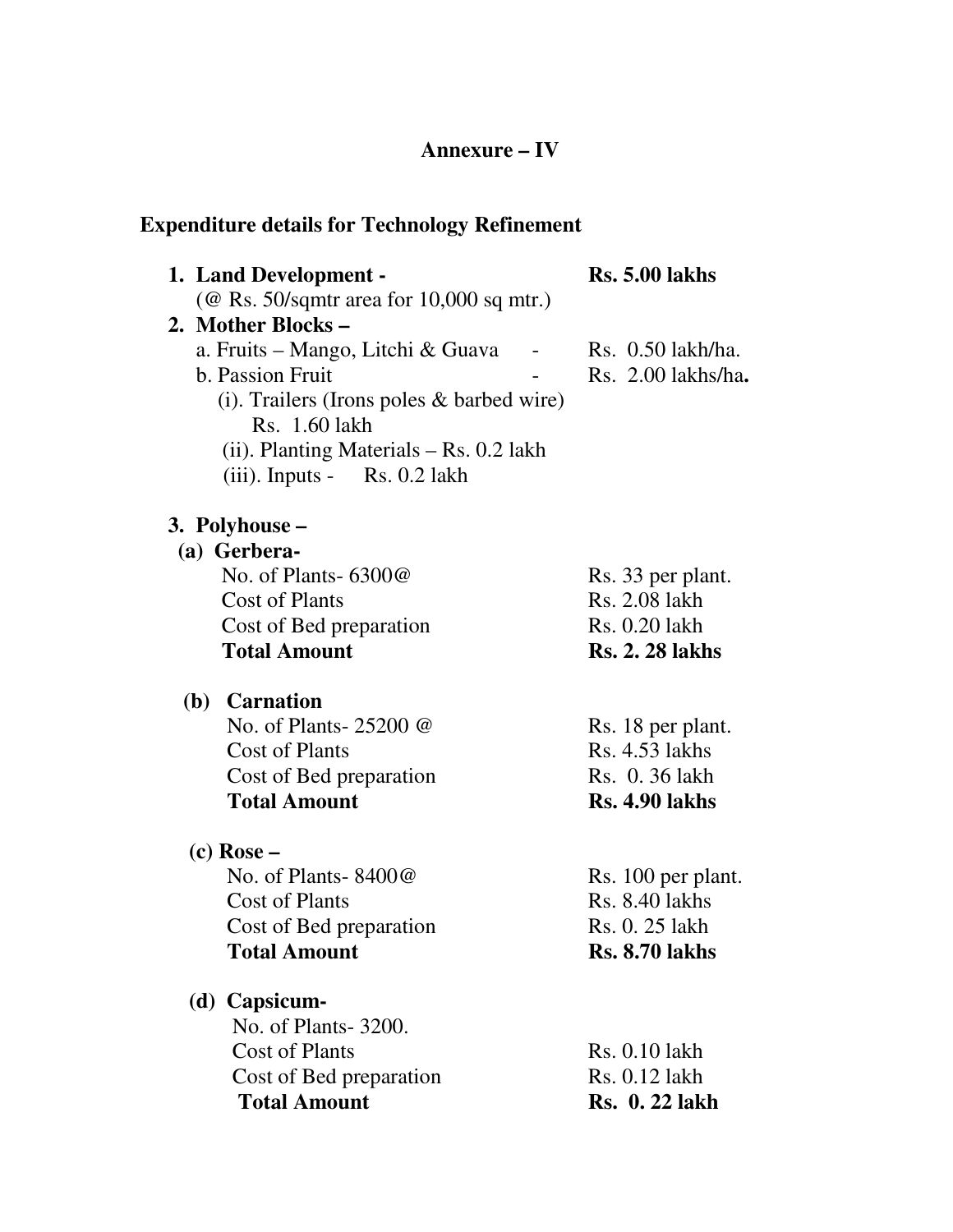| (e) Tomato-             |                       |
|-------------------------|-----------------------|
| No. of Plants - 4800.   |                       |
| Cost of Plants          | Rs. 0.10 lakh         |
| Cost of Bed preparation | Rs. 0.15 lakh         |
| <b>Total Amount</b>     | <b>Rs. 0.25 lakh</b>  |
| (f) Anthurium -         |                       |
| No. of Plants - 12,000  |                       |
| Cost of plants          | Rs, 10.20 lakh        |
| Cost of Bed preparation | Rs. 1.00 lakh         |
| <b>Total Amount</b>     | <b>Rs. 11.20 lakh</b> |
| $(g)$ Phaeleonopsis –   |                       |
| No. of Plants - 10,000  |                       |
| Cost of plants          | Rs, 11.40 lakhs       |
| Cost of Bed preparation | Rs. 1.50 lakh         |
| <b>Total Amount</b>     | <b>Rs. 12.90 lakh</b> |

## **Grand Total – Rs. 40.39 lakhs**

| 4. Banana (HDP) with Drip Irrigation - |   | Rs. 2.00 lakhs/ha |
|----------------------------------------|---|-------------------|
| As shown in Annexure - III             |   |                   |
| 5. Vegetables –                        |   |                   |
| a. Seeds                               | - | Rs. 0.10 lakh     |

b. Poly tunnel structures - Rs. 0.40 lakh **\_\_\_\_\_\_\_\_\_\_\_\_\_\_\_\_\_\_\_\_\_**

**Sub Total - Rs. 50.39 lakhs**

**Say – Rs. 50.50 lakhs**

**(Rupees fifty lakhs and fifty thousand only)**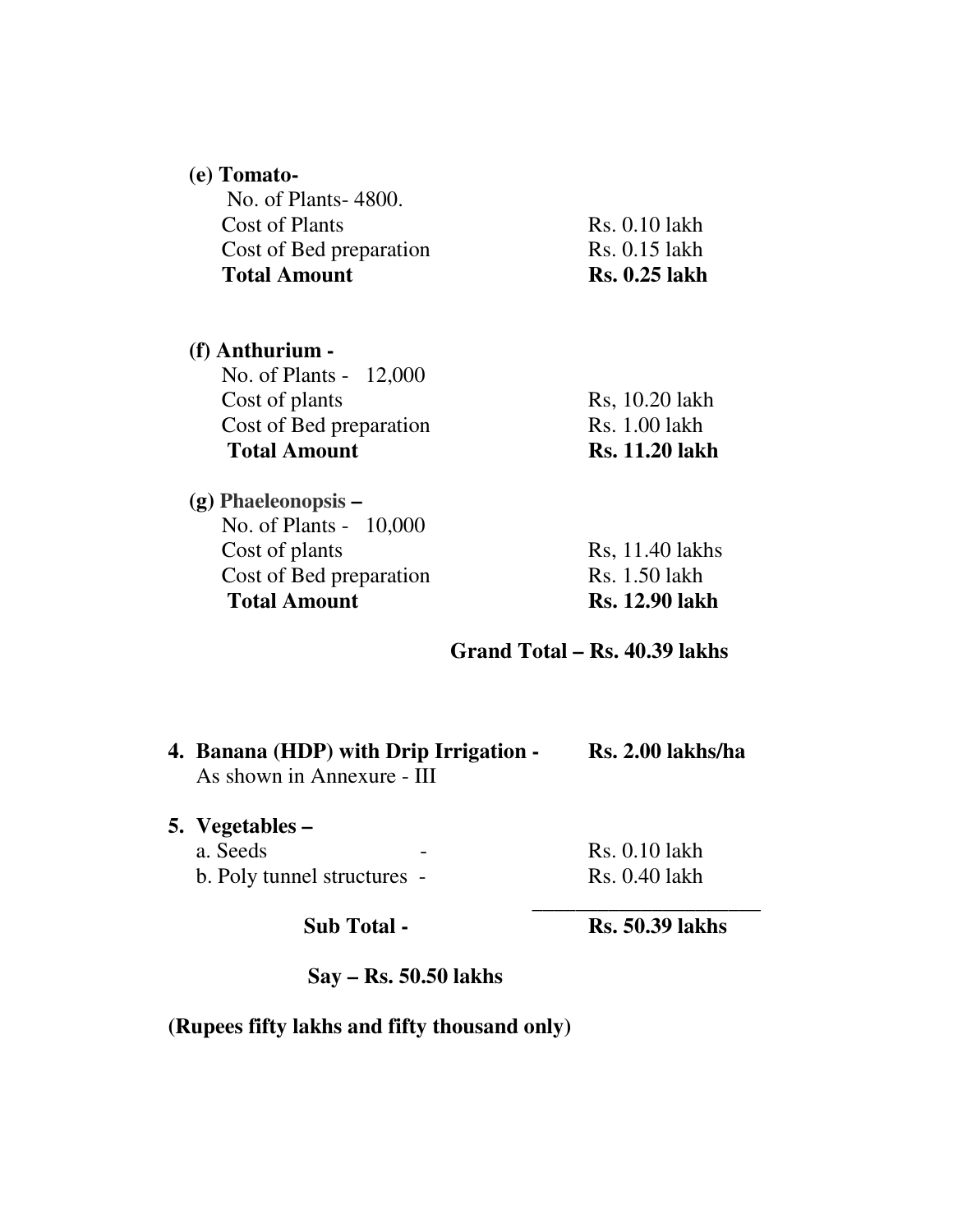## **Annexure –V**

# **Expenditure/ details for procurement of Farm Equipments**

| 1. Metrological Observatory Unit | <b>Rs. 4.00 lakh</b>   |
|----------------------------------|------------------------|
| 2. Soil & water testing Kits     | <b>Rs. 1.00 lakh</b>   |
| 3. Power tiller                  | <b>Rs. 1.50 lakh</b>   |
| 4. Power sprayer                 | <b>Rs. 0.50 lakh</b>   |
| <b>5. Drip Irrigation System</b> | <b>Rs. 3.00 lakhs</b>  |
| <b>6. D.G. Sets</b>              | <b>Rs. 15.00 lakhs</b> |
| 7. Oven & Drier                  | <b>Rs. 1.50 lakh</b>   |
| 8. Digital leaf area meters      | <b>Rs. 25.00 lakh</b>  |
|                                  |                        |

**Total - Rs. 51.50 lakhs**

**(Rupees fifty one lakhs and fifty thousand only).**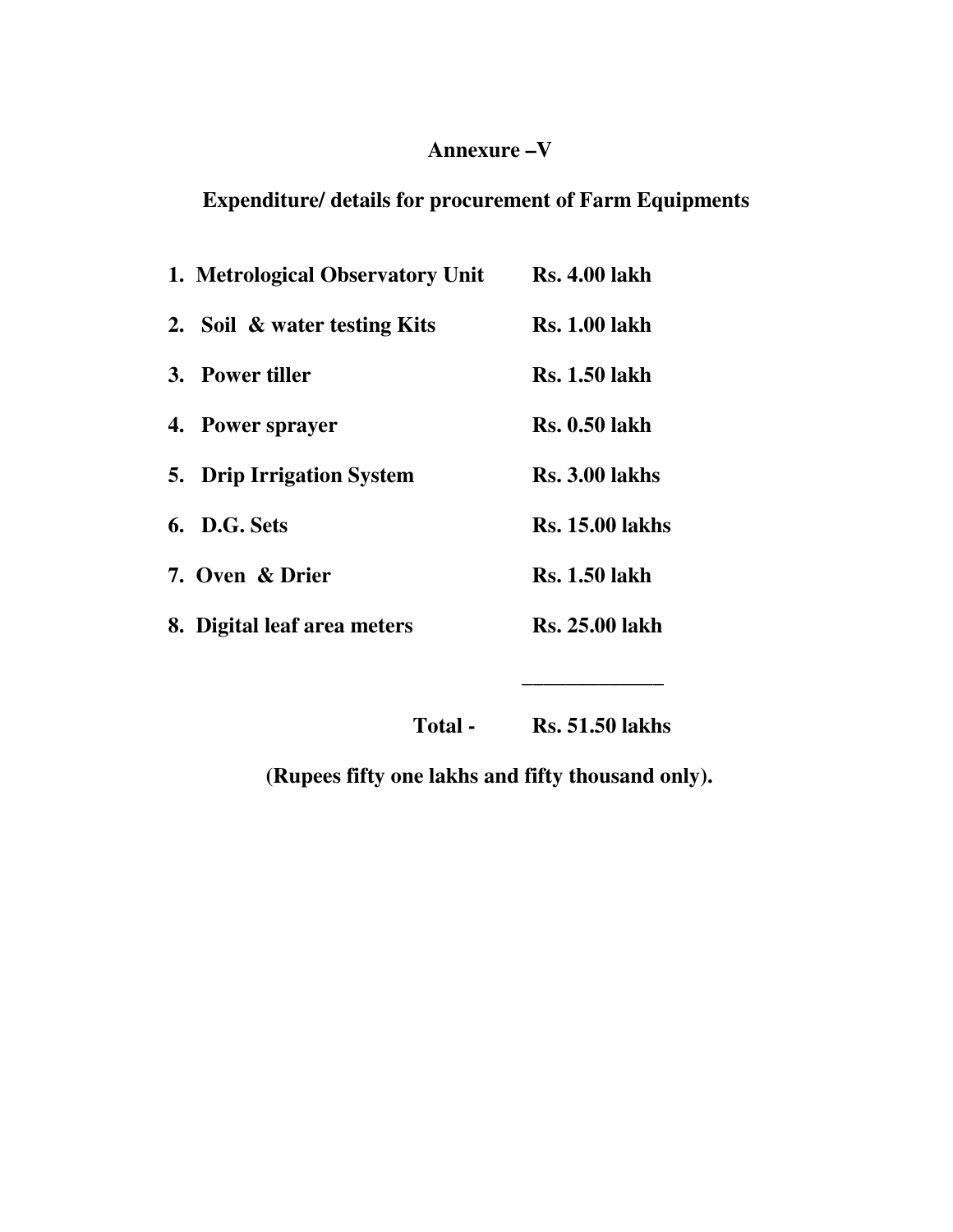## **Annexure –VI**

**Expenditure details for procurement of Equipments and Accessories.**

| <b>Rs. 2.00 lakhs</b><br><b>Rs. 0.63 lakhs</b> |
|------------------------------------------------|
|                                                |
|                                                |
| <b>Rs. 0.85 lakhs</b>                          |
| <b>Rs. 0.75 lakhs</b>                          |
| <b>Rs.</b> 3.25 lakhs                          |
| <b>Rs. 0.16 lakhs</b>                          |
| <b>Rs. 9.00 lakhs</b>                          |
| <b>Rs. 2.00 lakhs</b>                          |
| <b>Rs. 2.00 lakhs</b>                          |
| <b>Rs. 21.69 lakhs</b>                         |
|                                                |

**Say Rs. 22.00 lakhs**

**(Rupees twenty two lakhs only).**